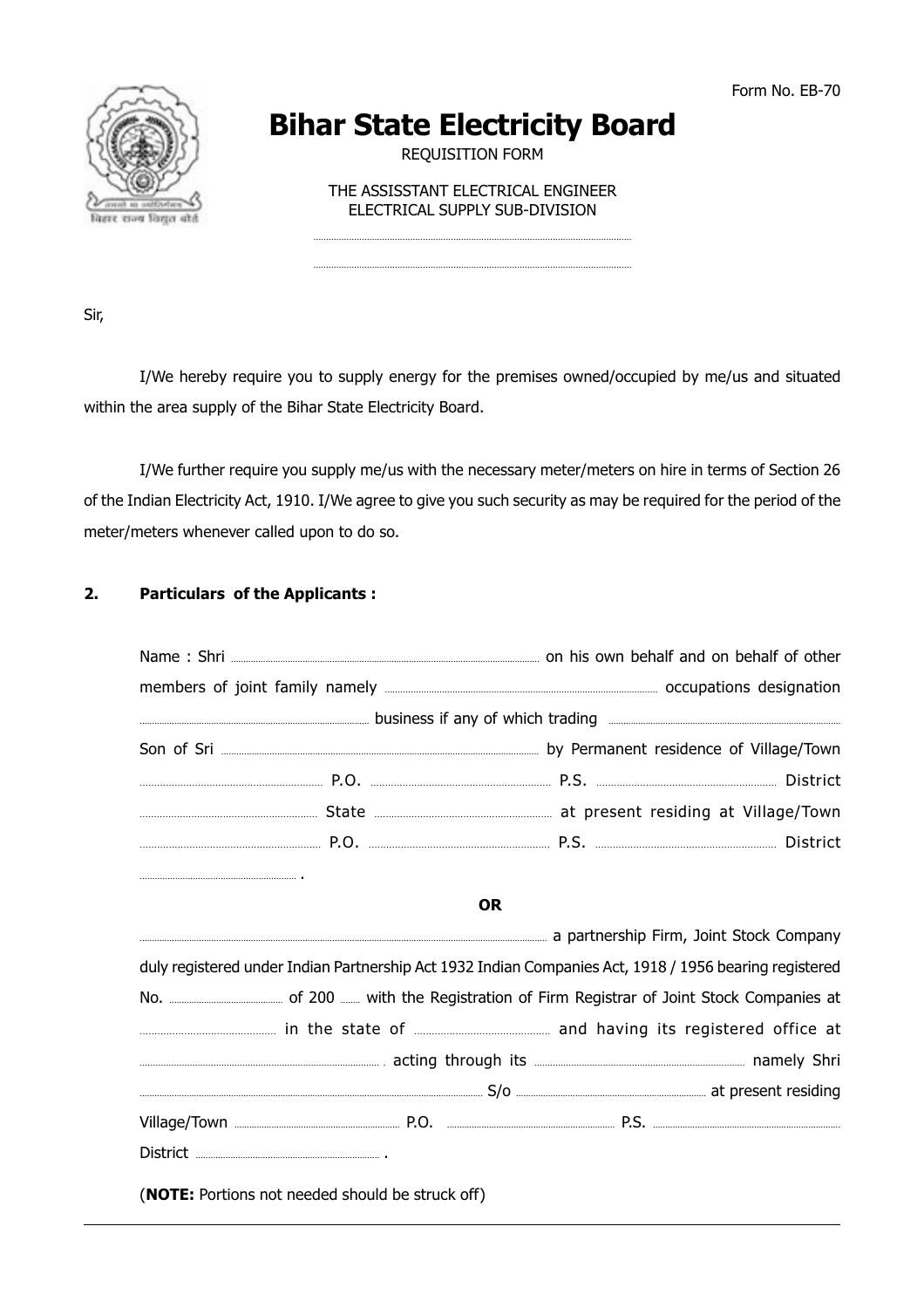#### $3.$ Particulars of the premises where supply is required

(Strike out the words not applicable)

- (b) Nature of right title, and possession of the consumer of above given premises
- (c) Name and address of the owner of premises, if applicant is not the owner

(d) Written permission of the Landlord tendered.

#### The following are my / our requirements. 4.

|     |                                 | No. of<br><b>Points</b> | Wattage            | <b>Total</b><br><b>Wattage</b> |
|-----|---------------------------------|-------------------------|--------------------|--------------------------------|
| (A) | <b>Domestic or Residential:</b> |                         |                    |                                |
|     | (a) Lights and Fans             |                         |                    |                                |
|     | (b) Heating and small power     |                         |                    |                                |
| (B) | <b>Commercial:</b>              |                         |                    |                                |
|     | (a) Lights and Fans             |                         |                    |                                |
|     | (b) Power                       |                         |                    |                                |
|     | Motor and/or apparatus          | No. of<br><b>Points</b> | <b>HP &amp; KV</b> | <b>Purpose</b>                 |
|     |                                 |                         |                    |                                |
|     |                                 | No. of<br><b>Points</b> | Wattage            | <b>Total</b><br><b>Wattage</b> |
| (C) | <b>Industrial Power:</b>        |                         |                    |                                |
|     | (a) Low Voltage                 |                         |                    |                                |
|     | (b) Medium Voltage              |                         |                    |                                |
|     | (c) High Voltage                |                         |                    |                                |
| (D) | <b>Other Purpose:</b>           |                         |                    |                                |
|     |                                 |                         |                    |                                |
|     |                                 |                         |                    |                                |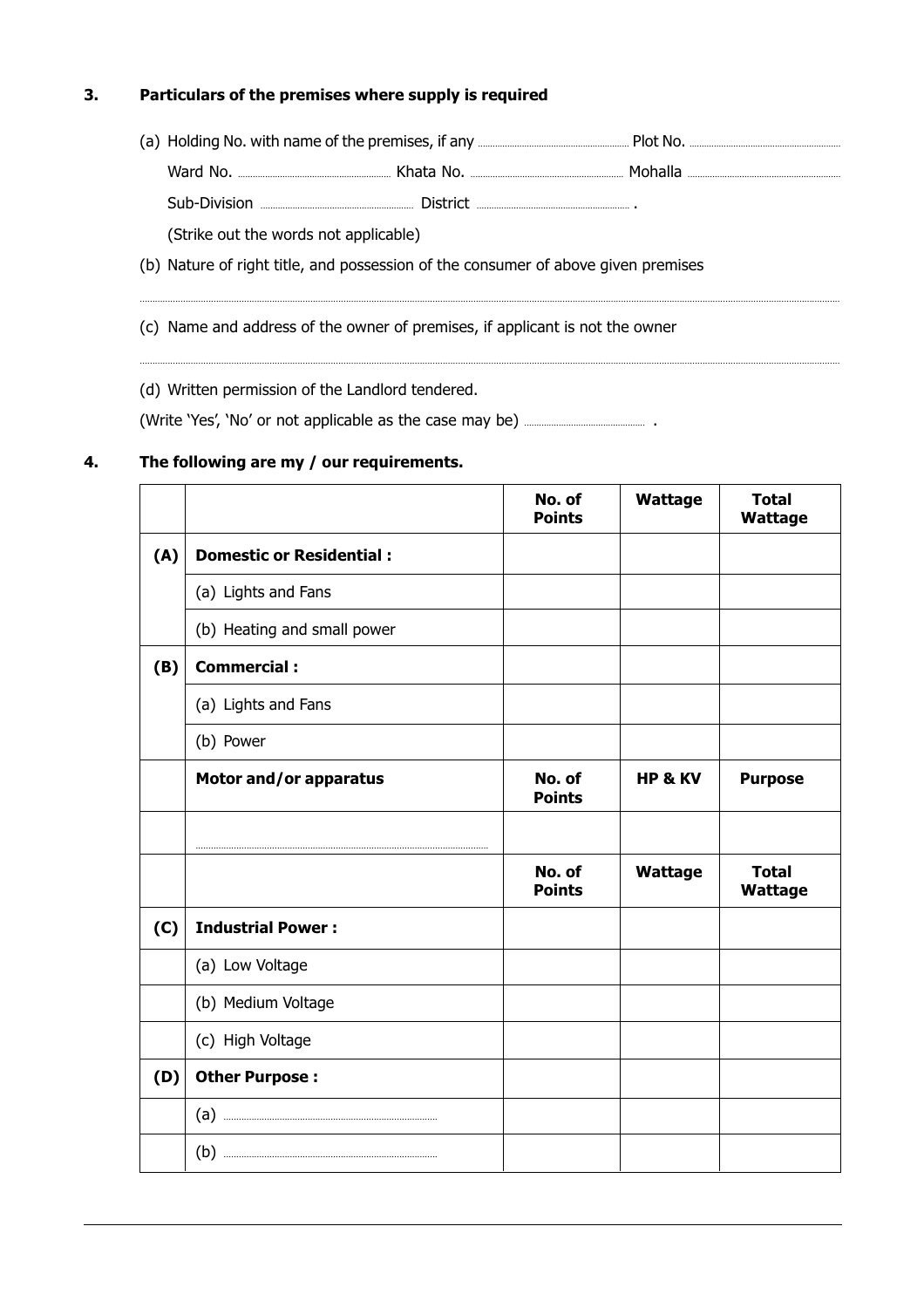| 5.      |                           |                                                                                            |                                                                                                  |  |  |
|---------|---------------------------|--------------------------------------------------------------------------------------------|--------------------------------------------------------------------------------------------------|--|--|
| 6.      | This requisition is for : |                                                                                            |                                                                                                  |  |  |
|         | (1)                       | A new service.                                                                             |                                                                                                  |  |  |
|         | (2)                       | Particulars of previous connections if any, to the premises described earlier.             |                                                                                                  |  |  |
|         | (3)                       |                                                                                            |                                                                                                  |  |  |
|         | (4)                       |                                                                                            | Whether the applicant undertakes to clear the past liability on the previous connection in these |  |  |
|         | (5)                       | A sub-service from on existing service. (The name and address of the consumer who is to be |                                                                                                  |  |  |
|         |                           | tapped)                                                                                    |                                                                                                  |  |  |
|         | (6)                       |                                                                                            |                                                                                                  |  |  |
|         | (7)                       |                                                                                            |                                                                                                  |  |  |
|         | (8)                       |                                                                                            |                                                                                                  |  |  |
|         | (9)                       |                                                                                            |                                                                                                  |  |  |
|         | (10)                      | The wiring work will be carried out by us.                                                 |                                                                                                  |  |  |
| Name    |                           |                                                                                            |                                                                                                  |  |  |
| Address |                           |                                                                                            |                                                                                                  |  |  |
|         |                           |                                                                                            |                                                                                                  |  |  |
|         |                           |                                                                                            |                                                                                                  |  |  |

**Applicant's Signature** and his Present Address

## Note:

- The applicant is requested to complete the clause referring to this requisition and to strike out the  $(1)$ clauses which are not applicable to him/her.
- $(2)$ Under provision of law, the Board shall not be bound to comply with any such requisition unless until the person making it ..
	- within fourteen days after the service on him by the Board of notice in writing in this behalf,  $(a)$ tender to the Board a written contract in approved from duly executed and with sufficient security binding himself to take supply of energy for not less than two years to such amount as will assure to the Board at the current rates charged by it an actual revenue not exceeding 15 per cent of the Cost of the service line required to comply with their requisition and
	- $(b)$ if required by the Board so to do pays to the Board the cost of such of any service line as may be laid down or placed for the purpose of the supply upon the property in respect of which the requisition is made and of so much of any service line as it may be necessary for the said purpose to lay down or place beyond one hundred feet from the Boards distribution mains although not on that property.